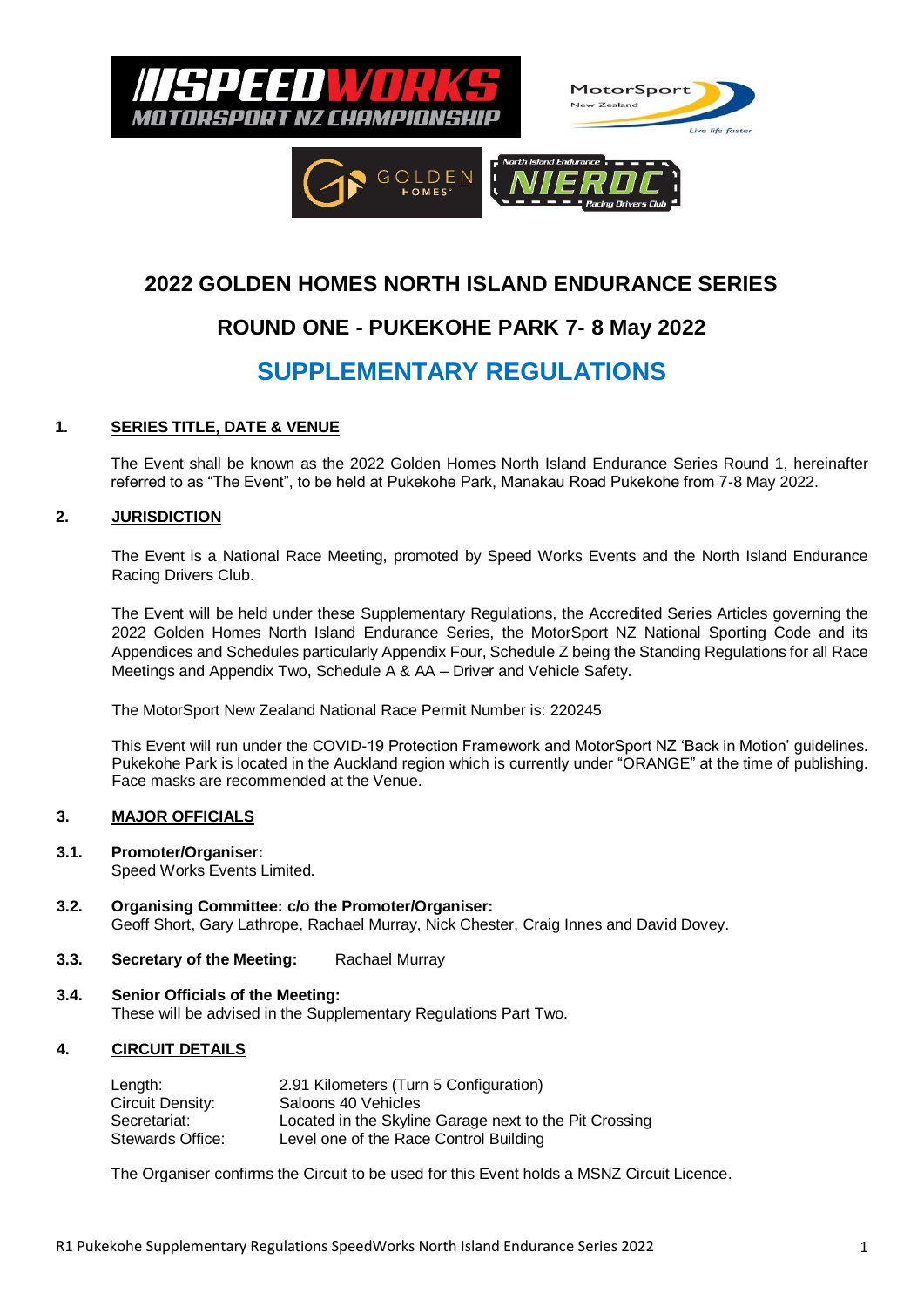## **5. ENTRY CLOSING DATES, ENTRY FEES & ACCEPTANCE OF ENTRY**

#### **5.1.** Entry Closing Dates:

#### **Round 1 Pukekohe**

Normal Entries for this Event will close 5pm Friday 29<sup>th</sup> April 2022 however late entries will be accepted up to 5pm on Thursday 5<sup>th</sup> May 2022.

Entries accepted in payment date order subject to acceptance by NIERDC Inc Please note all payments are **non-refundable**.

All entries must be received via the Speed Works online system, link to this is as follows:

#### **[One Hour](https://docs.google.com/forms/d/e/1FAIpQLSezSuez6uL4-XgPWKxU9xKLB_peeKNsuTEgyR-GgKFmCyWvGA/viewform)**

**[Two Hour](https://docs.google.com/forms/d/e/1FAIpQLScgcrrlCMCPjjKA61GhcdO0usmL3PEb3KbLdJBknPbDhVghUg/viewform)**

**[Three Hour](https://docs.google.com/forms/d/e/1FAIpQLSfSHAFFnLsjzMYkVFGFOheLJHKi2H-ehsYBjv8l5L2x5pwdPw/viewform)**

## **5.2 Entry Fee**

The entry fee for this Round is inclusive of MSNZ Levies and GST as follows:

#### **Round 1 Pukekohe Park**

#### **One Hour Race Competitors:** Round One Normal Closing Date - \$600, or \$660 (late entry fee)

**Two Hour Race Competitors:** Round One Normal Closing Date - \$900, or \$990 (late entry fee)

#### **Three Hour Race Competitors:**

Round One Normal Closing Date - \$1,200 or \$1,320 (late entry fee)

#### **Pre Entering all 3 Rounds**

| <b>One Hour Competitors:</b>   | \$1800 |
|--------------------------------|--------|
| <b>Two Hour Competitors:</b>   | \$2600 |
| <b>Three Hour Competitors:</b> | \$3400 |

*Note: at this Round there may be the opportunity to hire a garage or marquee space, however three-hour competitors will take priority to Pit Lane Garages. Competitors who enter late for the three-hour may be pitted in a marquee or elsewhere should all Pit Lane Garages already be allocated. Garage space needs to be selected and paid for via the Speed Works online entry system.*

#### **5.3. Acceptance of Entry**

Formal acceptance of entry will be via email to the email address completed when entering the Event. Event entry tickets will be issued at documentation, unless otherwise advised.

## **6. COMPETITOR REQUIREMENTS & UNDERSTANDING**

#### **6.1. Licence Requirements**

The driver must hold as a minimum a C1 Grade Motorsport NZ Licence, or any Motorsport Australia (CAMS) or other FIA license of equivalent or higher grade with a visa issued by the ASN of that country. If the Entrant is other than a driver, an Entrants Licence in the name of the Entrant is required.

#### **6.2. New Drivers & Drivers who have not competed at any of the three race circuits**

Any driver(s) who have not previously competed at any of the three circuits or any driver(s) that have competed in less than three race meetings at any circuit must indicate the fact on the entry form and attend the New Competitors Briefing session. The time and place for this briefing will be advised in the Part 2 Supplementary Regulations.

#### **6.3. Drivers Briefing**

A Compulsory Drivers briefing will be held for this Event, details of the briefing for this Round will be advised in the Part 2 Supplementary Regulations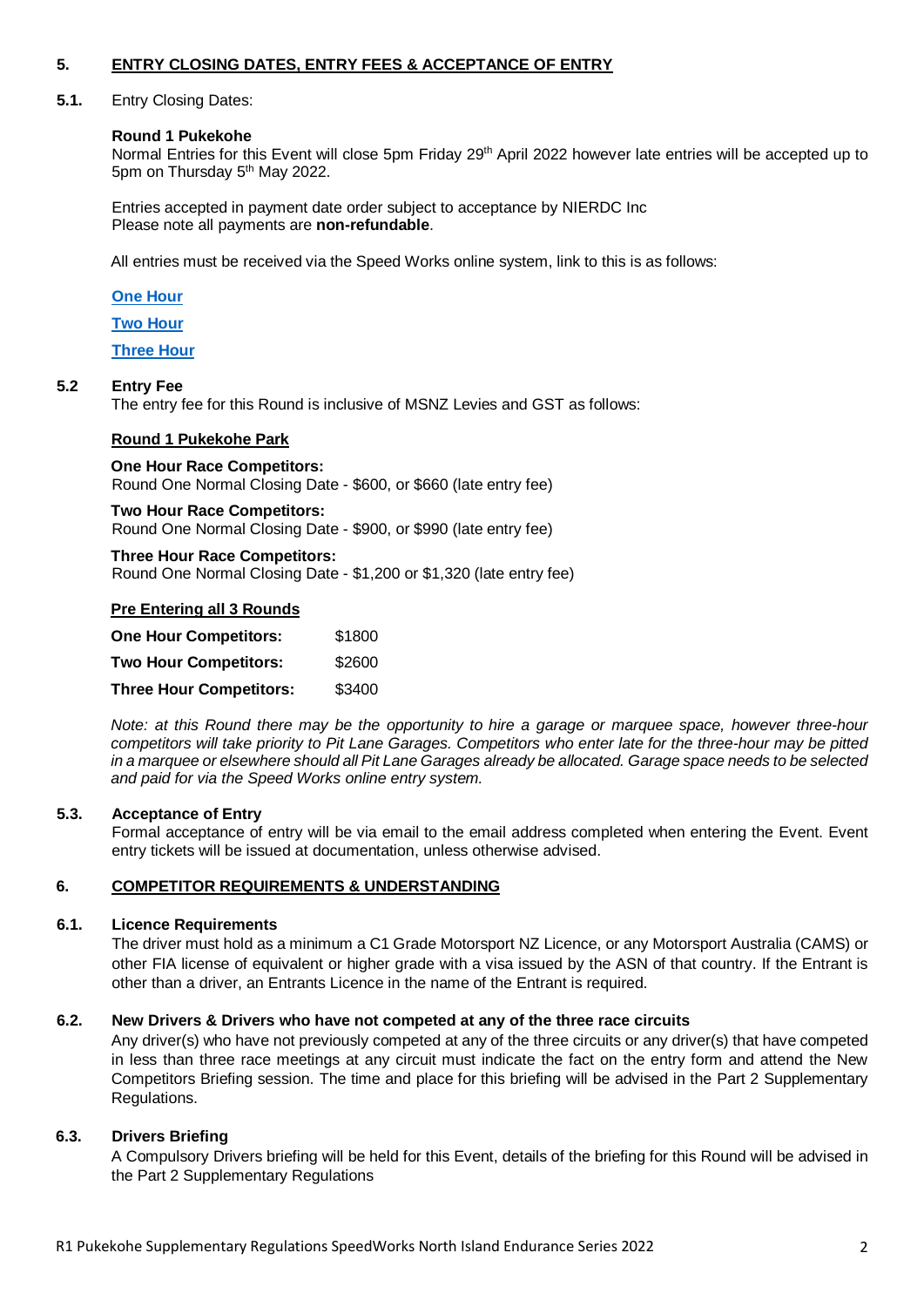## **6.4. Competitor understanding**

In signing the entry forms at documentation, competitors (Entrant and Drivers) are deemed to fully understand the MotorSport NZ National Sporting Code and its relevant Appendices and Schedules including MSNZ Accredited Series Articles.

In particular:

- The National Sporting Code Articles pertaining to protests and competitors' obligations, and
- Schedule Z articles detailing Flag signals and Code of Conduct.

## **6.5. Event Schedule**

The Event Schedule is attached below. A Controlled Test day will be run by Pukekohe Park on Friday 6<sup>th</sup> May commencing at 10am bookings via the below link [https://www.pukekohemotorsport.co.nz/index/.](https://www.pukekohemotorsport.co.nz/index/)

#### **6.6. MotorSport New Zealand - Public Liability Insurance Cover**

All MSNZ Events are covered by insurance cover. The insurance excess amount is \$3,500.00.

Should circuit property be damaged, competitor(s) will be liable to reimburse the Speed Works Motorsport Club for the damage incurred, less the monies recovered from the insurance company.

A copy of the insurance certificate is available for viewing on the MSNZ website.

## **7. DOCUMENTATION & SCRUTINEERING AUDIT INSPECTION**

#### **7.1. Documentation**

Details will be advised in the Part 2 Supplementary Regulations.

#### **7.2. Scrutineering Safety Audit Inspections**

Details will be advised in the Part 2 Supplementary Regulations.

#### **8. POSTPONEMENT CANCELLATION ABANDONMENT & ORGANISERS RIGHTS**

The organisers reserve the right to cancel or abandon the meetings or part thereof should less than the minimum number of entries as prescribed in the regulations/articles are not achieved. The minimum number of entries required for the meeting to proceed is 50 across the 1, 2 and 3 Hour Race Grids.

## **9. CIRCUIT LIGHTS**

Circuit Lights will be used in conjunction with Flag Points at this Event.

#### **10. CIRCUIT REGULATIONS**

Circuit regulations as detailed in Schedule Z of the MSNZ Manual. Any Competitor exceeding the circuit limits, as defined by the solid line at the circuit edges, may be given a penalty.

#### **11. SAFE WORKING CONDITIONS**

- **11.1.** This Event will be conducted in accordance with the Promoters Occupational Health and Safety Policy, which is available to be viewed at the Event Secretariat.
- **11.2.** Competitors are reminded that they are responsible for the working conditions of their associated personnel at all times and must ensure that all applicable safe working conditions are met.

#### **12. UAV**

The use of Unmanned Aerial Vehicles (UAV - drones and similar) is not permitted at this motorsport Event unless specifically approved by the Event Organisers and must meet the MotorSport NZ Drone Policy.

#### **13. ALCOHOL, DRUGS AND OTHER SUBSTANCES**

Any holder of a MSNZ 'Competition' or 'Officials' Licence (or equivalent Licence issued by another ASN) may be tested for the presence of drugs or alcohol (or other banned substances) by a MSNZ Official, in accordance with Schedule D of the MSNZ Sporting Code, and subject to a penalty(ies) for a breach in accordance with MSNZ Regulations.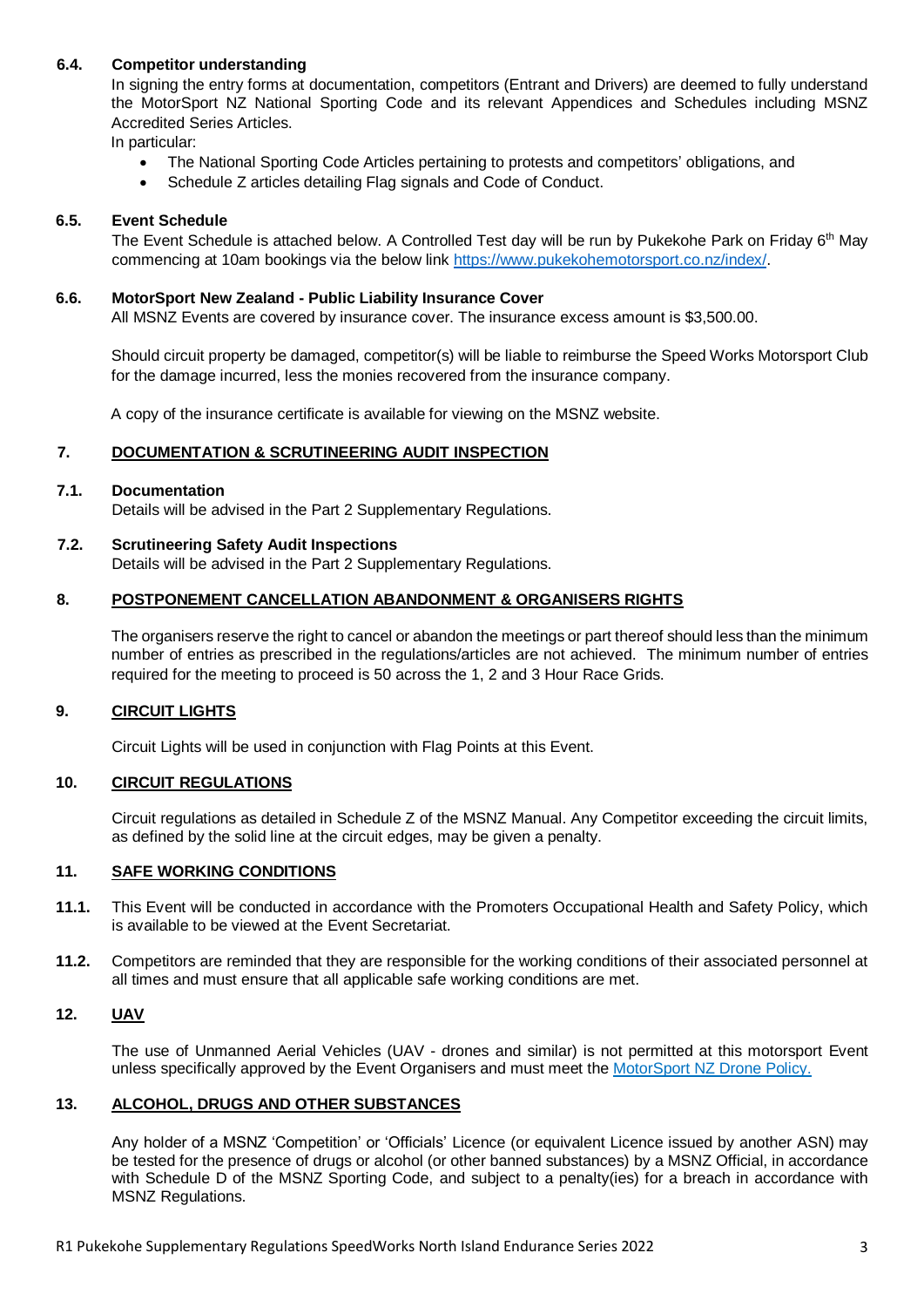Consumption of alcohol in the paddock, pits or any section of the competition venue/course under the control of the Officials is forbidden until all competition is concluded each day.

#### **14. RACE STARTING PROCEDURE**

The Race Starting procedure for the one, two and three Hour Races will be as outlined in the 2022 Golden Homes North Island Endurance Accredited Series Articles.

#### **15. TRANSPONDERS**

All vehicles are to fitted with a MyLaps timing transponder. For those who do not own their own transponder, these are available for hire and must be collected during Documentation. Vehicles without an operational timing transponder installed and fitted correctly will not have time recorded until the transponder is installed and fitted correctly.

The Organisers must be advised at the time of entry if a transponder is required and the fee of \$70.00 is to be paid at documentation (this is not included in your entry fee).

#### **16. FUEL HANDLING & STORAGE**

Competitors are reminded about the MotorSport New Zealand Code of Practice for Motorsport Fuel - Storage and Handling. It is the Competitors responsibility to meet all requirements whilst at the circuit, in particular but not limited to, compliance with fuel quantities and fire extinguishers. The Clerk of the Course and/or his nominated delegate may carry out random inspections. Details are available on the MotorSport New Zealand website: https://www.motorsport.org.nz/technical/fuel/.

#### **17. GENERAL INFORMATION**

- 17.1. Judges of Fact and other Senior Officials will be detailed in the Part 2 Supplementary Regulations or at the circuits and posted on the Official Notice Board.
- 17.2. Race Radio will be used for Major Announcements including Race Penalties and is highly recommended for all. The Frequency for Race Radio is **455.168750MHz**.
- 17.3. Competitors are reminded to remove all their used tyres when leaving the Circuits at the conclusion of racing. Any tyres left at the Circuit will have a \$100 disposal fee charged back to the Competitor.
- 17.4. **Medical Services** will be present at the Venue they are located at the Pit Exit end of the Pit Lane and will be operating during the Event Schedule Hours.

## Rachael Murray

**Secretary of the Event: Round 1 of the 2022 Golden Homes North Island Endurance Series**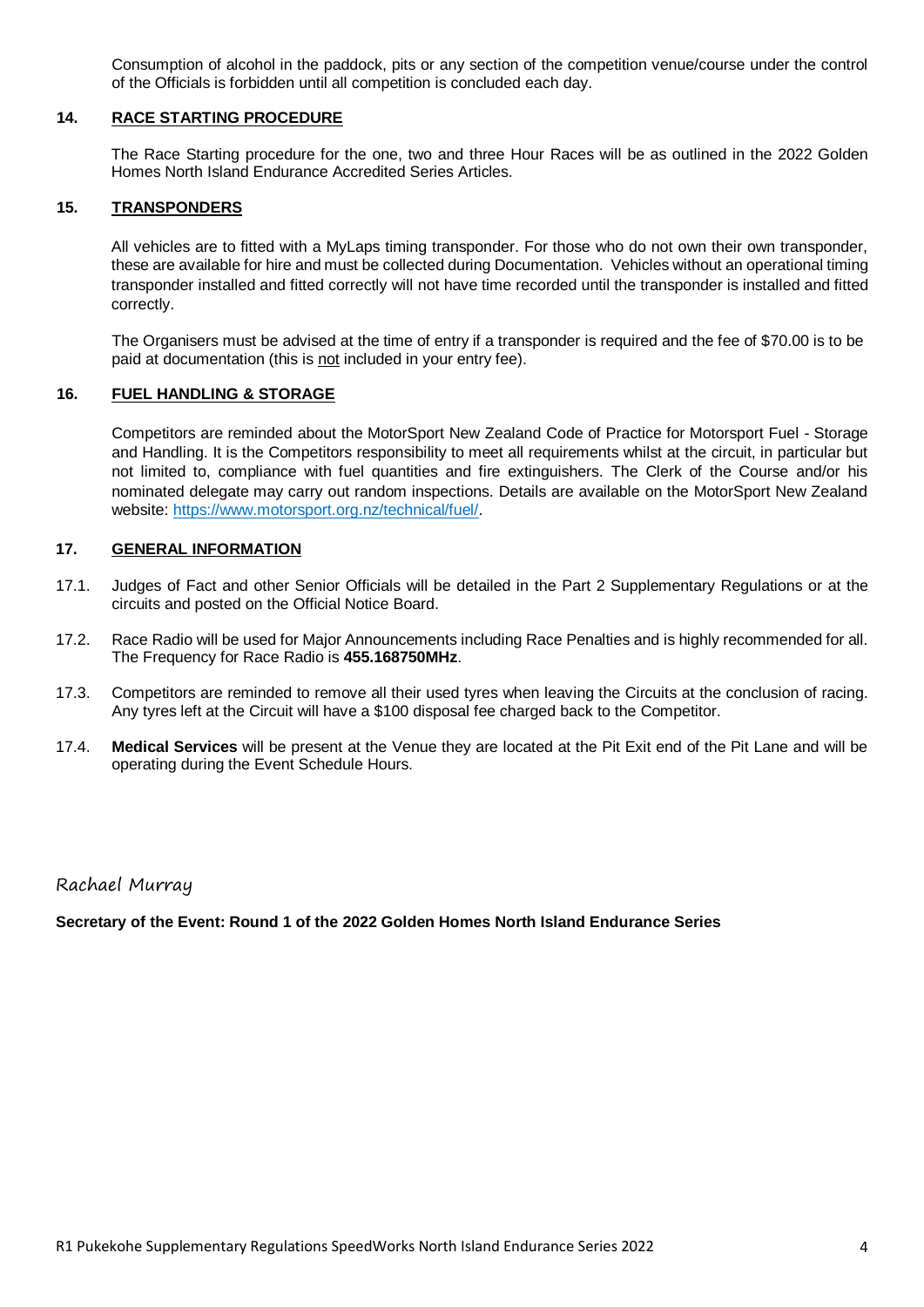**ITEPEED VORKS**<br>MOTORSPORT NZ CHAMPIONSHIP





**Round 1 - 2022 Golden Homes North Island Endurance Series Pukekohe Park Friday 6 May 2022 Start Finish Category Duration (h:mm) Session** 10:00 | Pukekohe Park Motorsport | Controlled Testing 15:00 18:00 All Categories 3:00 Pack In







*NB times indicated are indicative and may vary on the day. Should the days program run ahead or behind time, the session times will be announced over Race Radio (where applicable) or the Pit PA system*

| Round 1 - 2022 Golden Homes North Island Endurance Series Pukekohe Park |              |               |                       |                           |                       |  |
|-------------------------------------------------------------------------|--------------|---------------|-----------------------|---------------------------|-----------------------|--|
| Saturday 7 May 2022                                                     |              |               |                       |                           |                       |  |
|                                                                         | <b>Start</b> | <b>Finish</b> | Category              | <b>Duration</b><br>(h:mm) | <b>Session</b>        |  |
|                                                                         | 8:00         |               |                       |                           | Gates Open            |  |
| P <sub>1</sub>                                                          | 10:00        | 10:30         | 2-Hour                | 0:30                      | <b>Practice One</b>   |  |
|                                                                         |              |               |                       | 0:05                      |                       |  |
| P <sub>2</sub>                                                          | 10:35        | 11:05         | 1-Hour                | 0:30                      | <b>Practice One</b>   |  |
|                                                                         |              |               |                       | 0:05                      |                       |  |
| P <sub>3</sub>                                                          | 11:10        | 11:30         | 3-Hour                | 0:30                      | <b>Practice One</b>   |  |
|                                                                         |              |               |                       | 0:05                      |                       |  |
| P4                                                                      | 11:35        | 12:05         | 2-Hour                | 0:30                      | Practice Two          |  |
|                                                                         |              |               |                       | 0:05                      |                       |  |
| P <sub>5</sub>                                                          | 12:10        | 12:40         | 1-Hour                | 0:30                      | Practice Two          |  |
|                                                                         |              |               |                       | 0:05                      |                       |  |
| P <sub>6</sub>                                                          | 12:45        | 13:15         | 3-Hour                | 0:30                      | Practice Two          |  |
|                                                                         |              |               |                       | 0:00                      |                       |  |
|                                                                         | 13:15        | 13:50         | <b>LUNCH BREAK</b>    | 0:40                      |                       |  |
|                                                                         |              |               |                       | 0:00                      |                       |  |
| P7                                                                      | 13:50        | 14:20         | 2-Hour                | 0:30                      | <b>Practice Three</b> |  |
|                                                                         |              |               |                       | 0:05                      |                       |  |
| P <sub>8</sub>                                                          | 14:25        | 14:55         | 1-Hour                | 0:30                      | <b>Practice Three</b> |  |
|                                                                         |              |               |                       | 0:05                      |                       |  |
| P <sub>9</sub>                                                          | 15:00        | 15:30         | 3-Hour                | 0:30                      | <b>Practice Three</b> |  |
|                                                                         |              |               |                       | 0:10                      |                       |  |
| Q <sub>1</sub>                                                          | 15:40        | 16:10         | 2-Hour                | 0:30                      | Qualifying            |  |
|                                                                         |              |               |                       | 0:05                      |                       |  |
| Q2                                                                      | 16:15        | 16:45         | 1-Hour                | 0:30                      | Qualifying            |  |
|                                                                         |              |               |                       | 0:05                      |                       |  |
| Q <sub>3</sub>                                                          | 16:50        | 17:20         | 3-Hour                | 0:30                      | Qualifying            |  |
|                                                                         |              |               |                       | 0:05                      |                       |  |
|                                                                         | 17:25        |               | <b>Circuit Closed</b> |                           |                       |  |